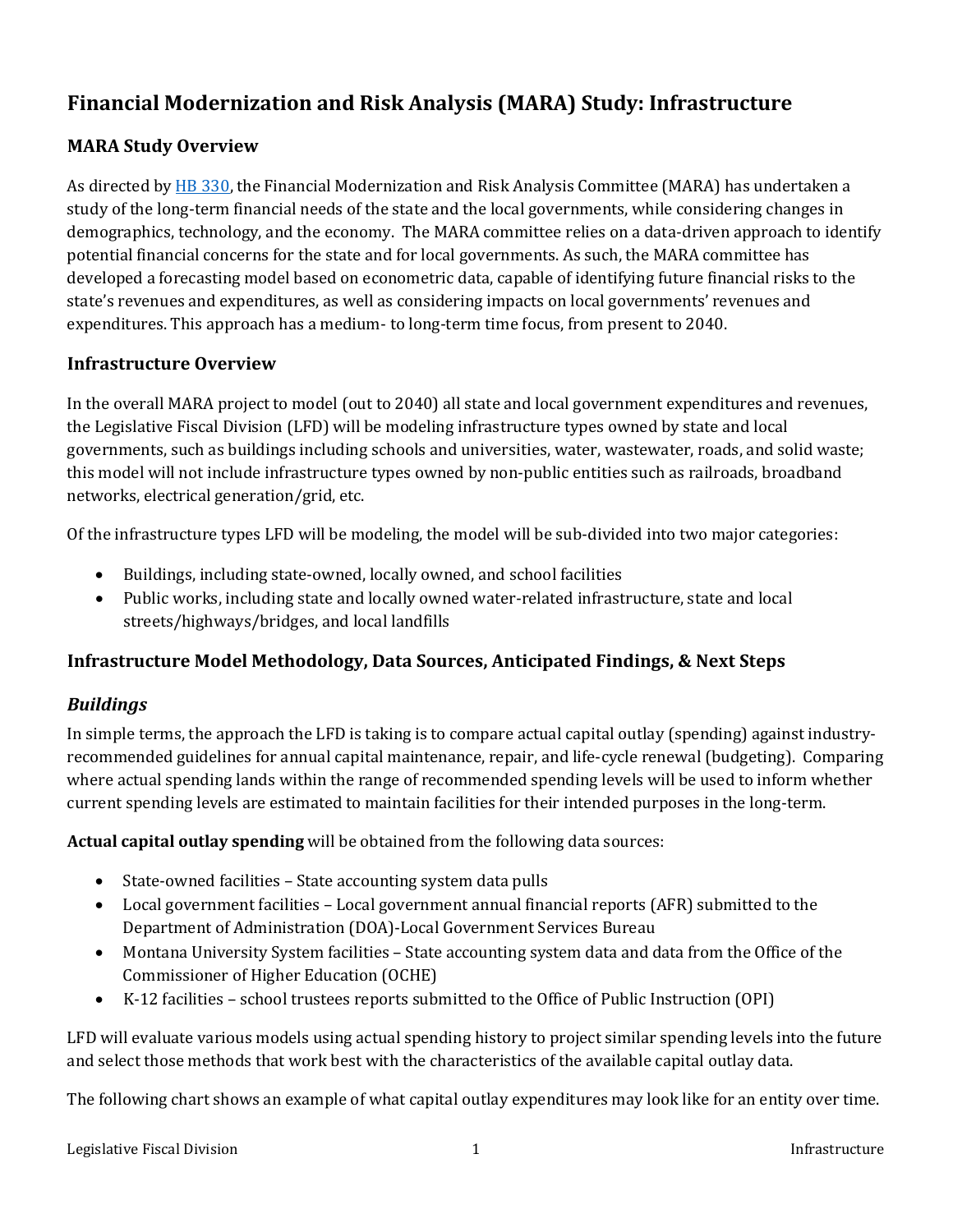

**Recommended levels of annual capital outlay spending** are based upon the American Physical Plant Administrators (APPA) macro (long-term) budgeting recommendations for maintenance and renewal/upgrade of facilities throughout their life cycles. LFD research has concluded that the APPA recommendations are currently the standard best management practice for K-12, university, and government-owned facilities.

The APPA recommendations set a range for annual spending on capital renewal and deferred maintenance at between 1.5% and 2.5% of current replacement value [\(APPA BOK Resources,](https://www.appa.org/bok/) Reference part II, Operations and Maintenance[, Capital Renewal and Deferred Maintenance\)](https://www.appa.org/bok/capital-renewal-and-deferred-maintenance/#cost-of-owning-facilities). This range is meant to represent capital outlay spending only and does not include recommended spending levels for ongoing routine maintenance, the systematic day-to-day maintenance to prevent or control the rate of deterioration of facilities that is funded from institution/agency operation budgets (typically recommended at 1-1.5%).

**To compare actual spending against recommended levels** of spending, a basis of current replacement values (CRV) for facilities within each governmental type is needed. The following data sources will be used for CRV:

- State-owned facilities State of Montana commercial property valuation schedule compiled by Department of Administration/Risk Management & Tort Division
- Local government facilities/Cities & Towns Montana Municipal Interlocal Authority (MMIA) property valuation schedules
- Local government facilities/Counties Montana Association of Counties Joint Powers Insurance Authority (JPIA) property valuation schedules
- Montana University System facilities State of Montana commercial property valuation schedule compiled by DOA/Risk Management & Tort Division
- K-12 facilities Montana Schools Group Insurance Authority (MSGIA) property valuation schedules

The following chart shows an example of CRV for an entity's facilities, which would normally show growth over time due to inflation, building renovation, and new construction. LFD will be evaluating how to model CRV growth of each sector into the future considering inflationary impacts, population growth, and other factors.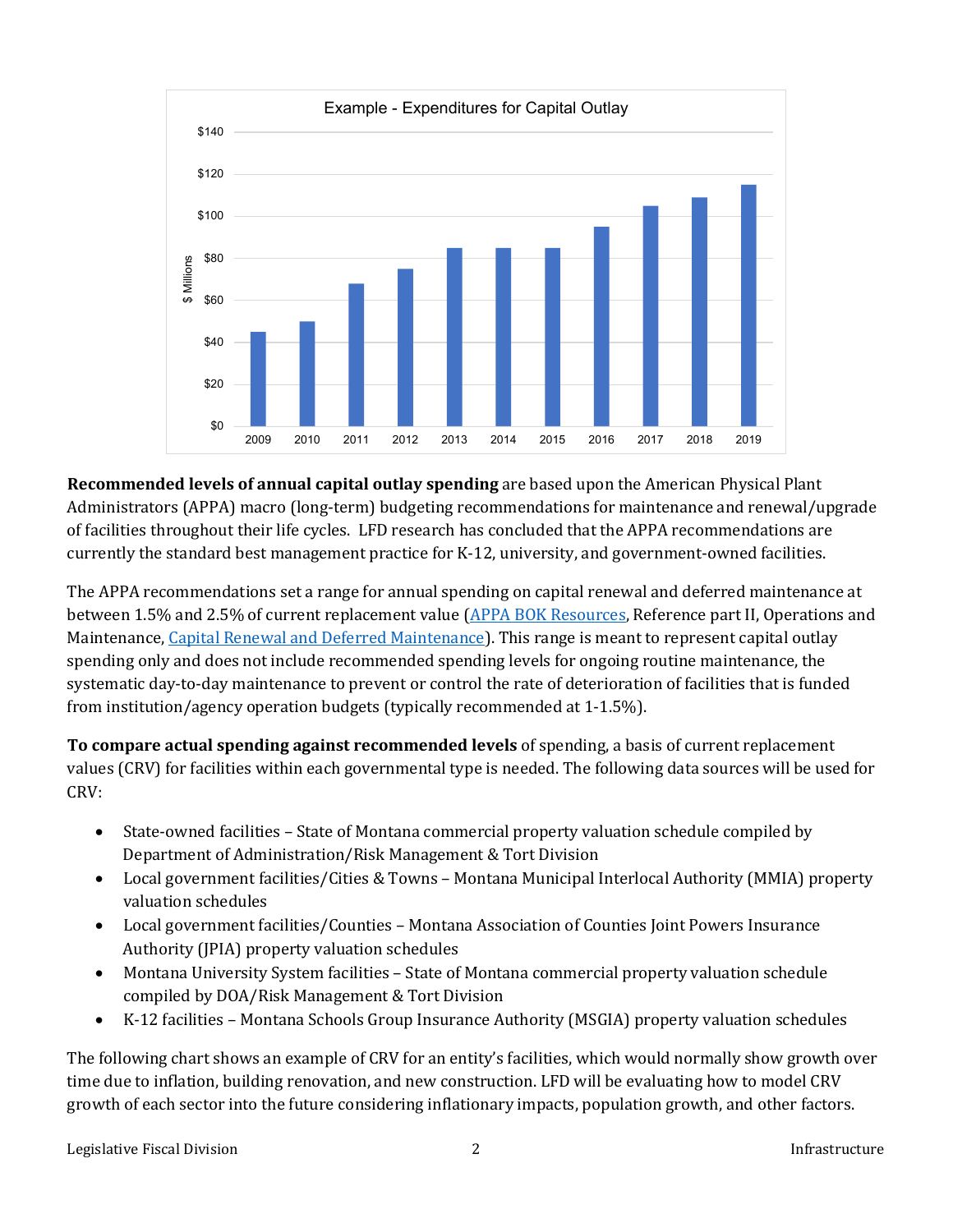

**Initial findings** will be based upon an evaluation of projected actual annual spending through 2040 as a percentage of CRV, compared to the recommended annual spending range. The bounds of the recommended funding levels would define the recommended spending range, and the actual or projected actual spending would be plotted to see if it will be within the recommended range or not. The following chart shows an example of this comparison for two hypothetical entities; capital outlay expenditure is shown as a percentage of the CRV, and that percentage is compared to the recommended spending range shown in the shaded area.

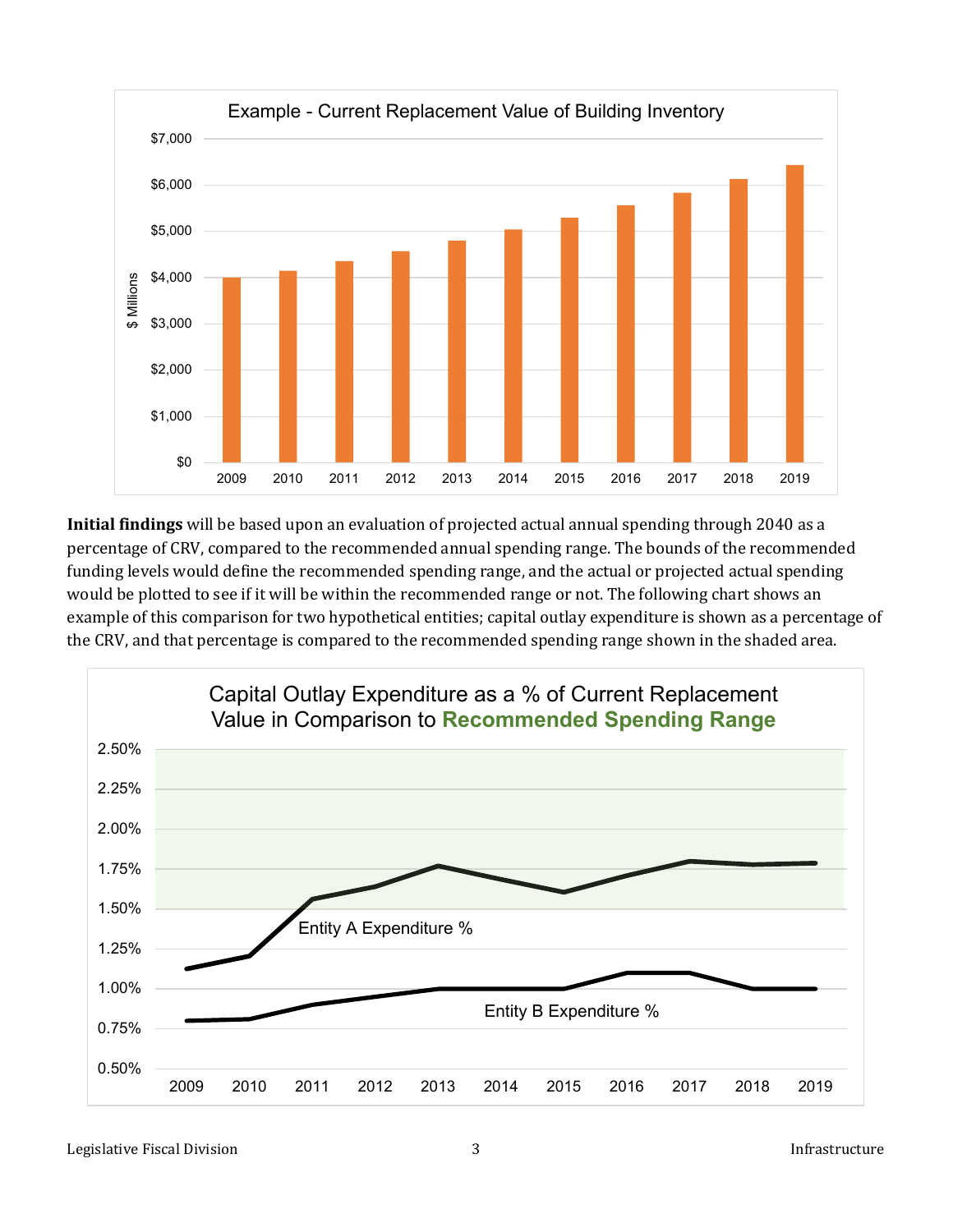**Potential follow-up work** and items for further consideration in the modeling for buildings may include what to do about identified areas of major capital investments in new facilities (for example, Department of Corrections Master Plan); what other sectors may see a growth in inventory (new construction) due to population growth projections; is inflation causing a lag in CRV data (low valuations).

## *Public Works*

For the model, public works-related infrastructure includes water, wastewater, roads/bridges, and solid waste facilities. The basic modeling approach is to project capital outlay expenditure and estimated revenue or project funding in comparison to projected funding levels needed to bring the various infrastructure types to good condition. This approach varies slightly among the different types of public work infrastructure, based on the data available. This section will be divided by system ownership (local vs. state) and then by type.

## Local Public Works Infrastructure

## *Water and Wastewater*

Local water and wastewater infrastructure includes:

- Drinking water and wastewater systems owned and operated by cities, towns, and special districts
- Montana's four regional water systems
- St. Mary's/Milk River project

The modeling approach for local drinking water and wastewater systems is the basic approach described previously for public works in general. The United States Environmental Protection Agency (US EPA) used a similar methodology in their 2002 clean water and drinking water infrastructure gap analysis study, which aimed to identify the existence of a quantifiable gap between investment needs over a 20-year period and current spending, as well as the rate of growth in spending needed to help close that gap.<sup>[1](#page-3-0)</sup>

The regional water systems and the St. Mary's/Milk River project will be included in the model because they are funded, in part, by state and local funding and because they impact, supply, or are integrated with municipal water systems. These projects are somewhat different in nature to the local drinking water and wastewater systems, in that these are large, multi-system, multi-phase projects in various stages of completion or needing replacement/rehabilitation, as in the case of St. Mary's. The modeling approach for these projects is to project spending needed for the cost of completion or replacement/rehabilitation of the system and then compare to current spending and funding levels to determine funding adequacy and the gap between needed spending and available funds.

**Actual capital outlay spending** will be obtained from the following data sources:

- Local government annual financial reports (AFR) submitted to the DOA-Local Government Services Bureau, including property tax information related to special districts
- State payments, including grant payments (state accounting system)
- Loan payment information from the Department of Natural Resources and Conservation (DNRC)
- State revolving fund loans

<span id="page-3-0"></span><sup>1</sup> <https://nepis.epa.gov/Exe/ZyPDF.cgi/901R0200.PDF?Dockey=901R0200.PDF>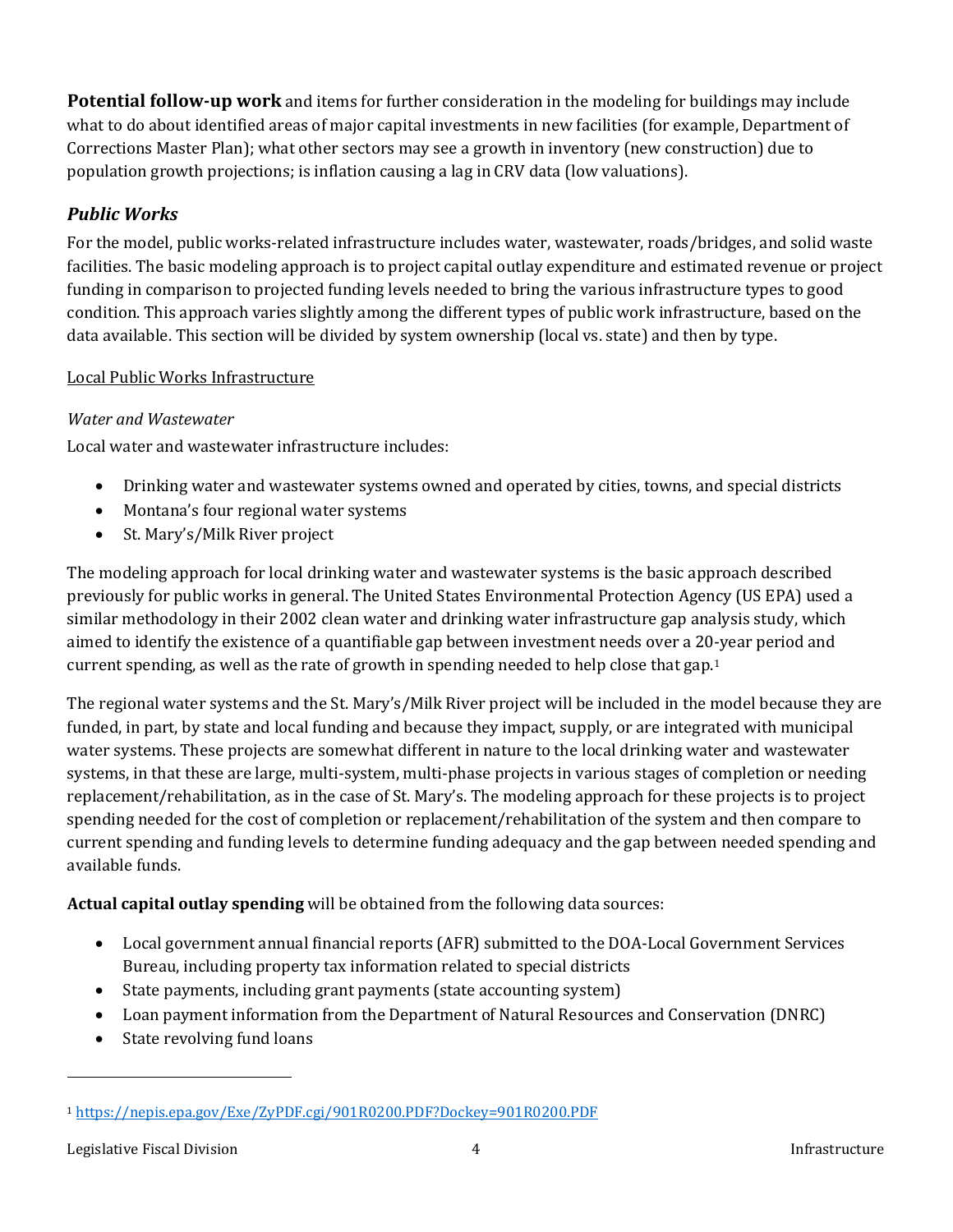• Federal funding expenditure and federal cost share estimates; American Rescue Plan Act (ARPA) funding and Bipartisan Infrastructure Law (BIL) estimated expenditure may be included, if relevant to the modeling

**Revenue** by type (local, state, federal) will be obtained from the following data sources:

- State revolving loan fund project cost and funding source tables from DNRC
- State-funded project grant requests, which include funding sources
- DNRC water and wastewater rate comparison studies, conducted biennially
- Federal cost share percentages for the regional water system projects and St. Mary's

**Investment needed** will be obtained from the following data sources:

- ARPA water and sewer grant requests from competitive and minimum allocation funding opportunities, particularly unfunded project applications
- Intended use plans submitted to the Montana Department of Environmental Quality (DEQ) for potential projects for the state revolving loan funds
- Cost estimates for the regional water systems, which are updated regularly by the DNRC
- An engineering study and cost estimate for the St. Mary's/Milk River project from the DNRC. This study, which is from 2010, is somewhat dated, however, it covers the complete system and will be indexed to current dollars

LFD will be evaluating how to model growth in spending and growth in investment needs into the future, considering inflationary impacts, population growth, and other factors.

**Initial findings** will be based on evaluation of projected annual spending through 2040, revenue sources to fund that spending, in comparison to anticipated needs. It is anticipated that the model will show pressure on the various revenue components due to rising costs needed to maintain infrastructure in light of inflation and aging systems, as expressed by investment needs. If, for example, federal and state funding are shown to be relatively flat into the future (not increasing with inflation due to funding constraints), increasing costs will, therefore, put additional pressure on local funding.

### *Local Roads*

Cities and counties are responsible for construction and maintenance of locally owned roads, highways, and bridges in Montana. The modelling approach for local roads is to determine and project capital outlay expenditure and revenues for roads and bridges; this data will be shown in comparison to projected funding needed to maintain roads and bridges. Actual condition data is not available for locally owned and maintained roads; however, the Montana Department of Transportation (MDT) has the number of miles of local roads and both the number and square footage of local bridges. Those numbers will be calculated in relation to costs identified in MDT's transportation asset management plan for pavement maintenance (per lane mile costs) and bridge rehabilitation (costs per square feet) in order to maintain assets, as shown in the following charts. This calculation will show estimated need for local roads.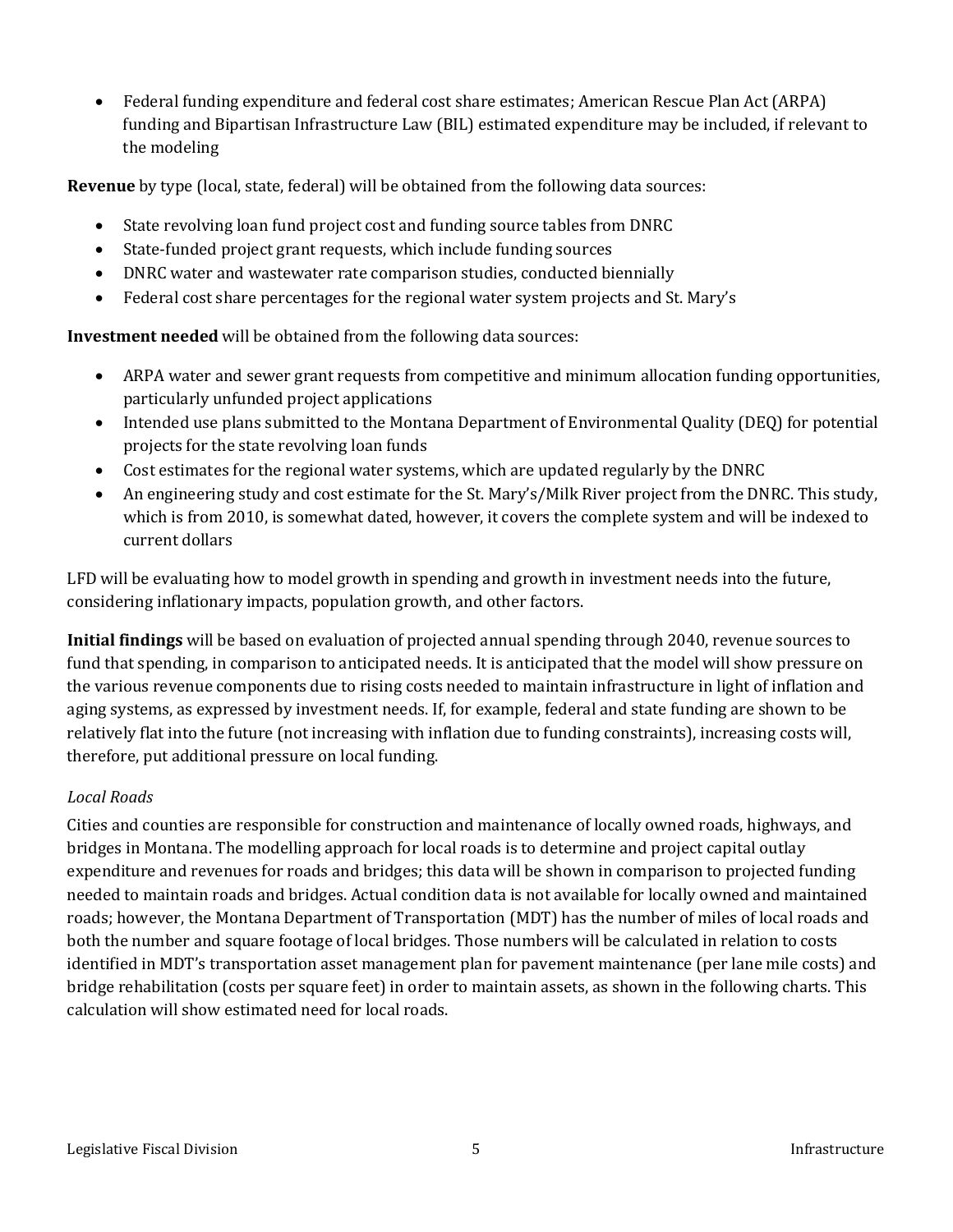| <b>Scope</b>                       | <b>Treatment</b>   | <b>Cost per</b><br>lane mile | <b>Years Gained</b><br>per lane mile | <b>Annual Cost</b><br>per lane mile |  |
|------------------------------------|--------------------|------------------------------|--------------------------------------|-------------------------------------|--|
| <b>Light Preservation</b>          | <b>Crack Seal</b>  | \$4,600                      | 3                                    | \$1,500                             |  |
|                                    | <b>Chip Seal</b>   | \$21,000                     |                                      | \$3,000                             |  |
| Resurfacing                        | Microsurface       | \$56,300                     |                                      | \$8,000                             |  |
|                                    | Overlay            | \$116,700                    | 12                                   | \$9,700                             |  |
|                                    | <b>Minor Rehab</b> | \$140,300                    | 12                                   | \$11,700                            |  |
| Structural/ Capacity/<br>Geometric | <b>Major Rehab</b> | \$291,600                    | 15                                   | \$19,400                            |  |
|                                    | Reconstruction     | \$631,800                    | 20                                   | \$31,600                            |  |

### Table 5-1 Pavement Treatment Cost Effectiveness (2017)

#### Table 5-2 Rehabilitation Versus Preservation Life Cycle Planning Costs

| Cost $(\mathrm{ft}^2)$<br><b>Activity</b><br>Year<br><b>New Construction</b><br>\$150<br>Ω<br><b>Deck Rehabilitation</b><br>\$20<br>20<br>\$1 | <b>Rehabilitation</b> |                          |  |  |  |  |
|-----------------------------------------------------------------------------------------------------------------------------------------------|-----------------------|--------------------------|--|--|--|--|
|                                                                                                                                               |                       |                          |  |  |  |  |
|                                                                                                                                               |                       |                          |  |  |  |  |
|                                                                                                                                               |                       |                          |  |  |  |  |
|                                                                                                                                               |                       | Joint Replacement        |  |  |  |  |
| \$60<br><b>Deck Replacement</b><br>40                                                                                                         |                       |                          |  |  |  |  |
| <b>Deck Rehabilitation</b><br>\$20<br>(Mill & Thick Overlay)<br>60                                                                            |                       | <b>Joint Replacement</b> |  |  |  |  |
| \$1                                                                                                                                           |                       |                          |  |  |  |  |
| <b>Deck Replacement</b><br>80<br>\$60                                                                                                         |                       |                          |  |  |  |  |
| 100<br>Replace Bridge                                                                                                                         |                       |                          |  |  |  |  |
| <b>Net Present Value</b><br>\$312                                                                                                             |                       |                          |  |  |  |  |

| <b>Preservation</b>                                  |      |                        |  |  |  |  |
|------------------------------------------------------|------|------------------------|--|--|--|--|
| Activity                                             | Year | Cost $(\mathrm{ft}^2)$ |  |  |  |  |
| <b>New Construction</b>                              | 0    | \$150                  |  |  |  |  |
| <b>Preservation Treatment</b>                        | 10   | \$7                    |  |  |  |  |
| <b>Preservation Treatment</b>                        | 20   | \$7                    |  |  |  |  |
| <b>Joint Replacement</b>                             |      | \$1                    |  |  |  |  |
| <b>Preservation Treatment</b>                        | 30   | \$7                    |  |  |  |  |
| <b>Deck Rehabilitation</b><br>(Mill & Thick Overlay) | 40   | \$20                   |  |  |  |  |
| <b>Joint Replacement</b>                             |      | \$1                    |  |  |  |  |
| <b>Preservation Treatment</b>                        | 50   | \$7                    |  |  |  |  |
| <b>Preservation Treatment</b>                        | 60   | \$7                    |  |  |  |  |
| <b>Joint Replacement</b>                             |      | \$1                    |  |  |  |  |
| <b>Preservation Treatment</b>                        | 70   | \$7                    |  |  |  |  |
| <b>Deck Rehabilitation</b>                           | 80   | \$20                   |  |  |  |  |
| Joint Replacement                                    |      | \$1                    |  |  |  |  |
| Replace Bridge                                       | 100  |                        |  |  |  |  |
| <b>Net Present Value</b>                             |      | \$236                  |  |  |  |  |

Additionally, LFD will be evaluating costs of maintaining gravel roads, as there are a large number of county roads that are gravel. Depending on data availability, sidewalks and alleys in cities and towns may or may not be included in the model.

**Actual capital outlay spending** will be obtained from the following data sources:

- Local government annual financial reports (AFR) submitted to the DOA-Local Government Services Bureau
- Bridge and Road Safety and Accountability Act (BARSAA) gas tax funding this data includes specific projects and cost estimates

**Revenue** by type (local, state, federal) will be obtained from the following data sources: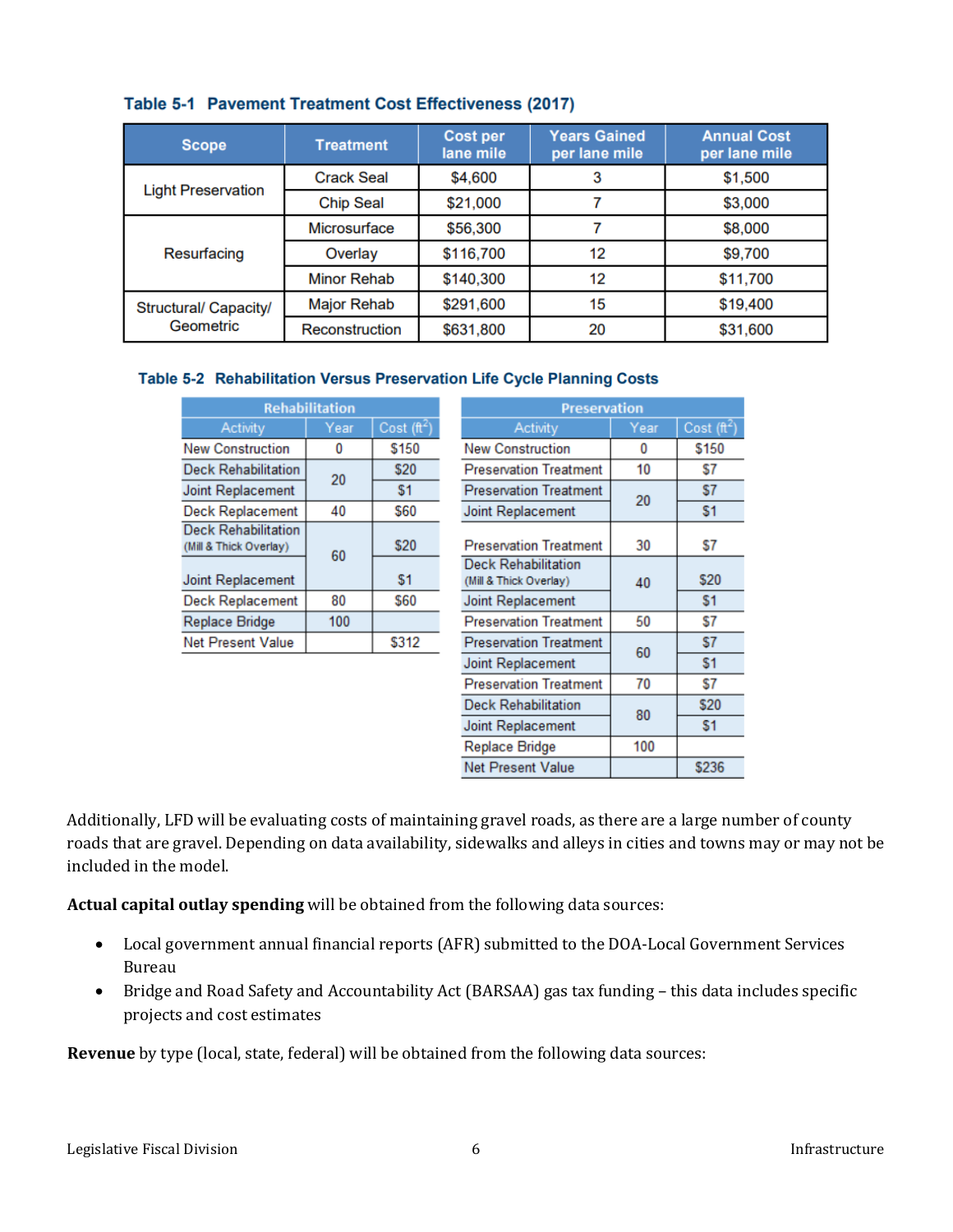- Department of Transportation (MDT) data on gas tax distributions to local governments. This includes both the set-aside funding from under 15-70-101, MCA and the BaRSAA funding which is distributed in accordance with 15-70-127, MCA
- Montana Coal Endowment Program bridge grants
- Property tax data related to roads

**Investment needed** will be calculated as describing using the following data sources:

- MDT data for locally owned and maintained road miles and number and square footage of bridges
- Estimated cost of gravel per mile for county gravel roads
- MDT transportation asset management plan costs of maintaining roads and bridges

LFD will be evaluating how to model growth in spending and growth in investment needs into the future, considering inflationary impacts and other factors.

**Initial findings** will be based on evaluation of projected annual spending through 2040, revenue sources to fund that spending, in comparison to anticipated needs. Similar to water and wastewater infrastructure, it is anticipated that the model will show pressure on the various revenue components due to rising costs needed to maintain infrastructure in light of inflation and aging assets. If gas tax revenue declines due to increase vehicle fuel efficiency, depending on legislative action, there may be additional pressure on local road funding.

## *Landfills/Solid Waste*

Inclusion of landfills in the model will be dependent on data available. DEQ permits landfills annually, and landfills must provide engineering reports that include estimates of when expansions may be needed. Most landfills in Montana are small enough that expansions and high regulatory costs are unlikely to be necessary. Regular operations and maintenance expense data is available from the local government financial records.

For the larger landfills, LFD will ask DEQ if data is available for when those expansions and additional regulatory costs may occur, and if they have estimates of revenue and expense for those expansions.

### State Public Works Infrastructure

### *State-Owned Dams & Canals*

The State Water Projects Bureau (SWPB) of DNRC supports a segment of the agricultural community by providing water from 18 active water storage projects. These projects consist of 22 dams and 250 miles of canals for supply, storage and delivery of irrigation and stock water. SWPB also owns the Broadwater Missouri Toston Hydroelectric facility. SWPB manages contracts with 17 water user associations and markets over 400,000 acre-feet of water to thousands of individual water users.

The modeling approach for state-owned dams and canals will be the same as other public works infrastructure, in terms of identifying investment need in comparison to actual capital outlay expenditure and revenue.

DNRC has provided estimates of **investment need** for infrastructure costs/funding demand based on need for near-term (1-9) at \$65.0 million, mid-term (10-19 years) at \$60.0 million, and long-term (20-40) at \$89.0 million, plus canal rehabilitation needs (\$100,000/mile) at \$25 million, for a total investment forecast of \$239.0 million. These estimates are for specific projects such as dam rehabilitations, storage increase, and major maintenance.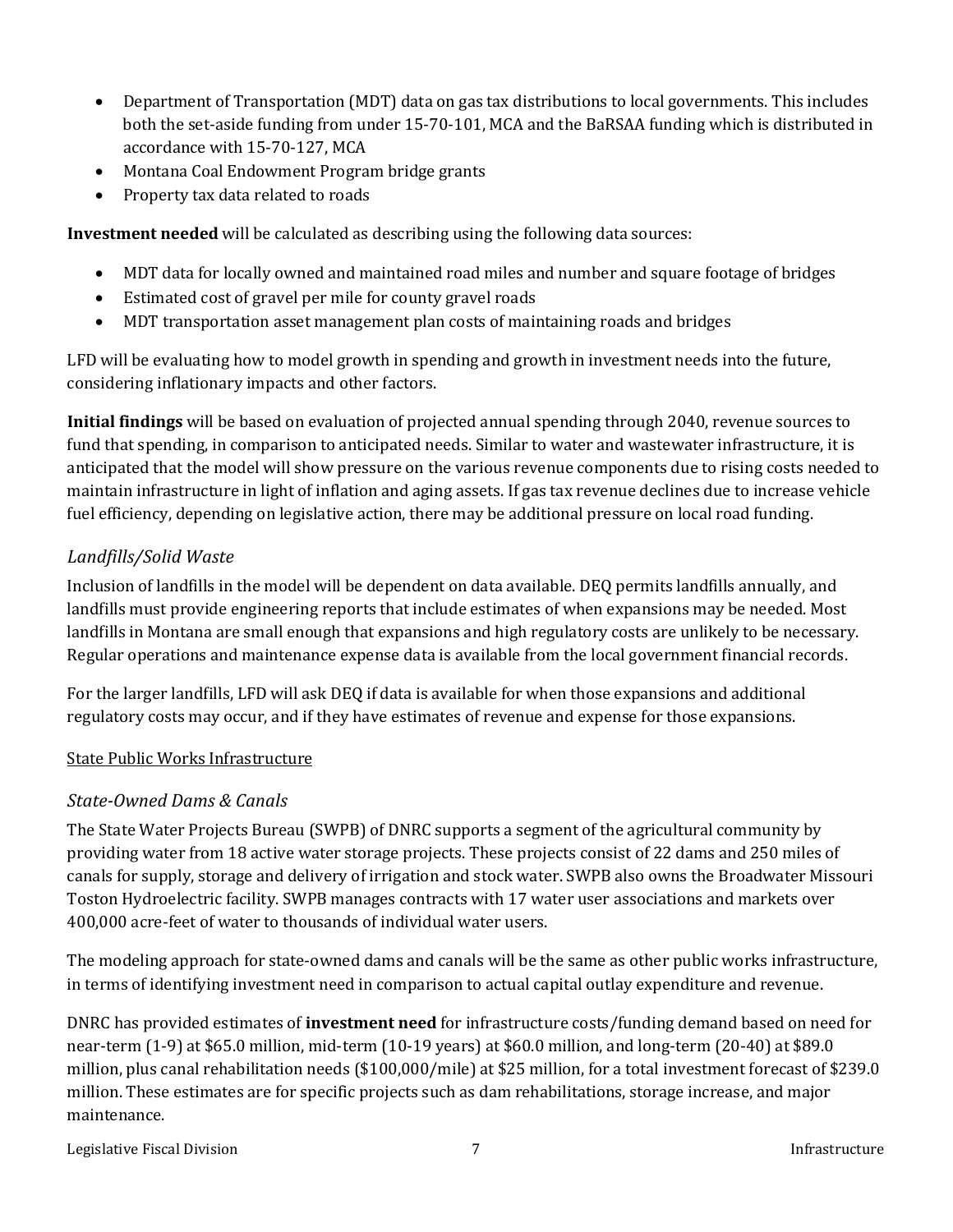LFD is working with DNRC and will obtain data from the state accounting system on the **revenue** and **capital outlay expenditure** to calculate a projection of future revenue and expenditure.

**Initial findings** will be based on an evaluation of estimated expenditure and associated funding, in comparison to projected investment need through 2040.

### *Transportation Overview*

The transportation component includes Montana's Department of Transportation's (MDT) highways, engineering, and maintenance program expenditures.

## **Preliminary Considerations: Transportation**

- $\triangleright$  While federal funding continues to increase, will state gas tax collections be insufficient to cover federal match and maintenance of effort (MOE) before the end of the study period? Additionally, will projections of increases in vehicle fuel economy and adoption of electric vehicles erode revenue streams?
- $\triangleright$  Inflation of road construction costs materially outpaces the consumer price index (CPI), eroding buying power and decreasing level of service. Will MDT, which is responsible for maintenance of state highways and bridges, be able to deliver the same level of projects as in the past?

Transportation Data Sources

Data for the transportation component is sourced from the Montana Statewide Accounting, Budgeting and Human Resources System (SABHRS), E-REMI, and IHS Markit population projections. In addition, the module will include the Legislative Fiscal Division (LFD) fuel tax revenue estimates, IHS Markit forecasts of price indices, highway construction inflation index, and forecasts of state highway and bridge expenditures based on providing the level of service goals identified by MDT, including estimates of state match.

Transportation Components – Assumptions and **Methodology** 

The transportation module will be broken into the following categories for modeling purposes:

- 1. Federal aid program, including state match and maintenance of effort
- 2. General operations and planning
- 3. Routine highway maintenance
- 4. Facilities repair & maintenance
- 5. Facilities replacement
- 6. Motor carrier services
- 7. Equipment

Costs are disaggregated based on the financing structure of the following programs: interstate

## **MARA Transportation Module: Programlevel projections and "beige" projections**

- $\triangleright$  Many of the expenditures of state and local government in the MARA forecasting model are projected with a "status quo"-based methodology which assumes "business as normal" or "beige" continues into 2040. An example would be the administrative functions of the Department of Transportation
- $\triangleright$  In the Transportation module, "nonbeige" projections include the highway construction inflation index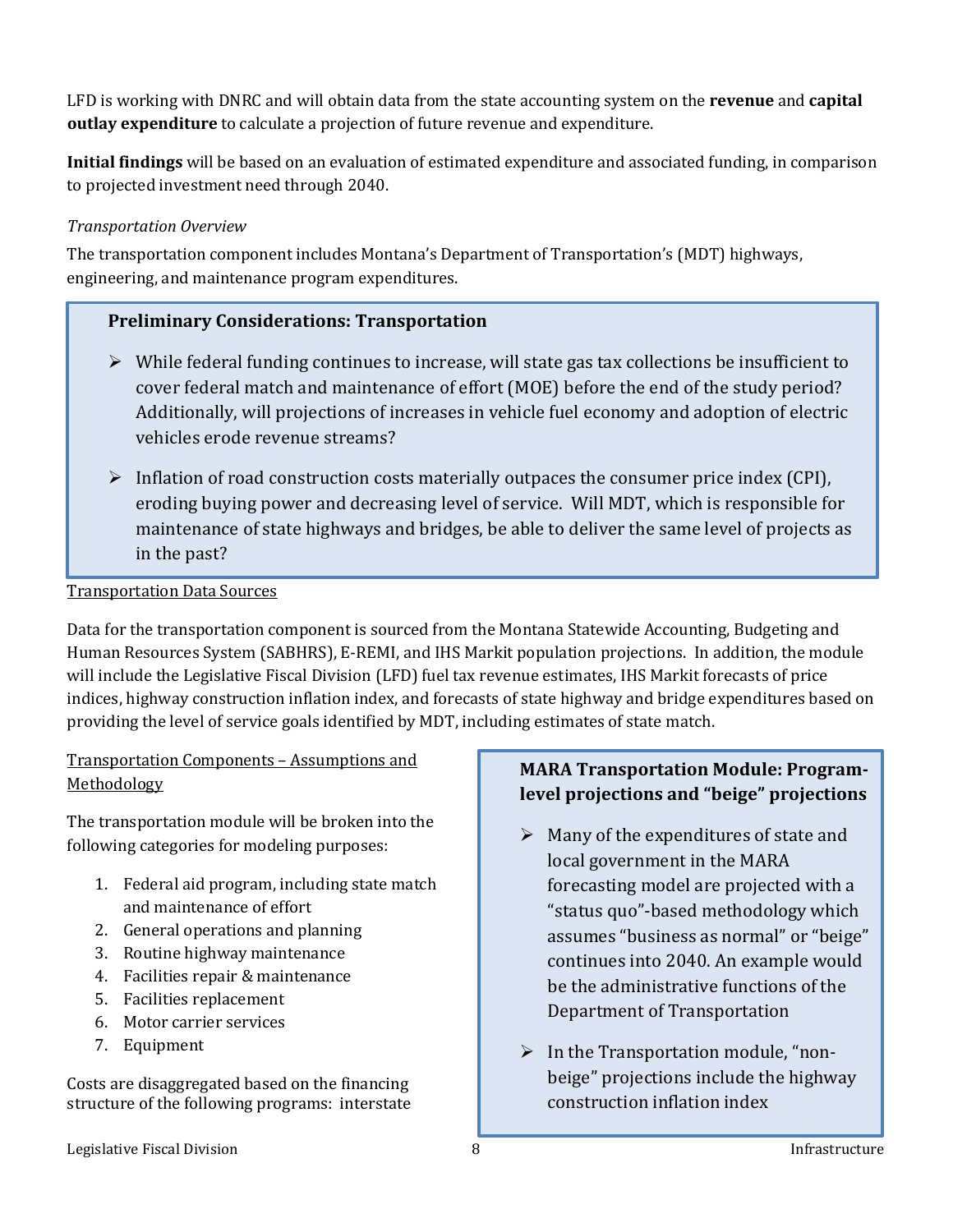system; national highway system; primary system; secondary system; urban system; and bridges.

The Montana Department of Transportation is responsible for nearly 13,000 centerline miles of highways, which are estimated to account for 77.0% of total vehicle miles traveled within the state. The department is funded in large part by federal highway funding with the majority of the balance funded by state fuel taxes. Funding will be allocated with the same share as the funding in FY 2019 for each fund. This will crosswalk the costs developed by fund with the revenue sources for each fund. It will assume the same proportion of funding by source of revenue.

#### *State Highways and Bridges*

#### Highway and Bridge Condition Driven Projections

In 2012 the Moving Ahead for Progress in the 21st Century (MAP-21) legislation was passed by Congress and signed into law. This legislation directs states and the Federal Highway Administration to use a data centric

|                                                          |                  | % Condition** |       |           |
|----------------------------------------------------------|------------------|---------------|-------|-----------|
| <b>System</b>                                            | <b>Inventory</b> | Good          | Fair  | Poor      |
| <b>Interstate Pavements</b>                              | 4,700 lane miles | 56.7%         | 41.6% | $0.0\%$ * |
| Non-Interstate NHS<br><b>Pavements</b>                   | 6.505 lane miles | 50.9%         | 48.3% | 0.40%     |
| 11,367,900<br><b>NHS Bridge Deck Area</b><br>square feet |                  | 17.4%         | 75.3% | 7.3%      |

\*% Poor value lower than range

\*\* Value less than 100% due to missing/under construction segments.

and risk analysis for recommended investment strategies.[2](#page-8-0) The table outlines the 2019 national highway system asset conditions from the MDT 2019 TAMP.

The following graph from the 2020 Montana Department of Transportation Fact Book includes photographs that illustrate the pavement conditions for good, fair, and poor.



Visible traffic wear with low severity cracking and minimal rutting

Fair



Moderate cracking in extent and severity, slight rutting and aggregate loss



asset management approach to determine state and federal investment in the National Highway System. In response to MAP-21, MDT developed a risk-based transportation asset management plan (TAMP) which includes life cycle planning, performance gaps, non-condition related performance,

Prevalent cracking in extent and severity, heavy rutting, patching

<span id="page-8-0"></span><sup>2</sup> Montana Department of Transportation 2019 Transportation Asset Management Plan, page 4.